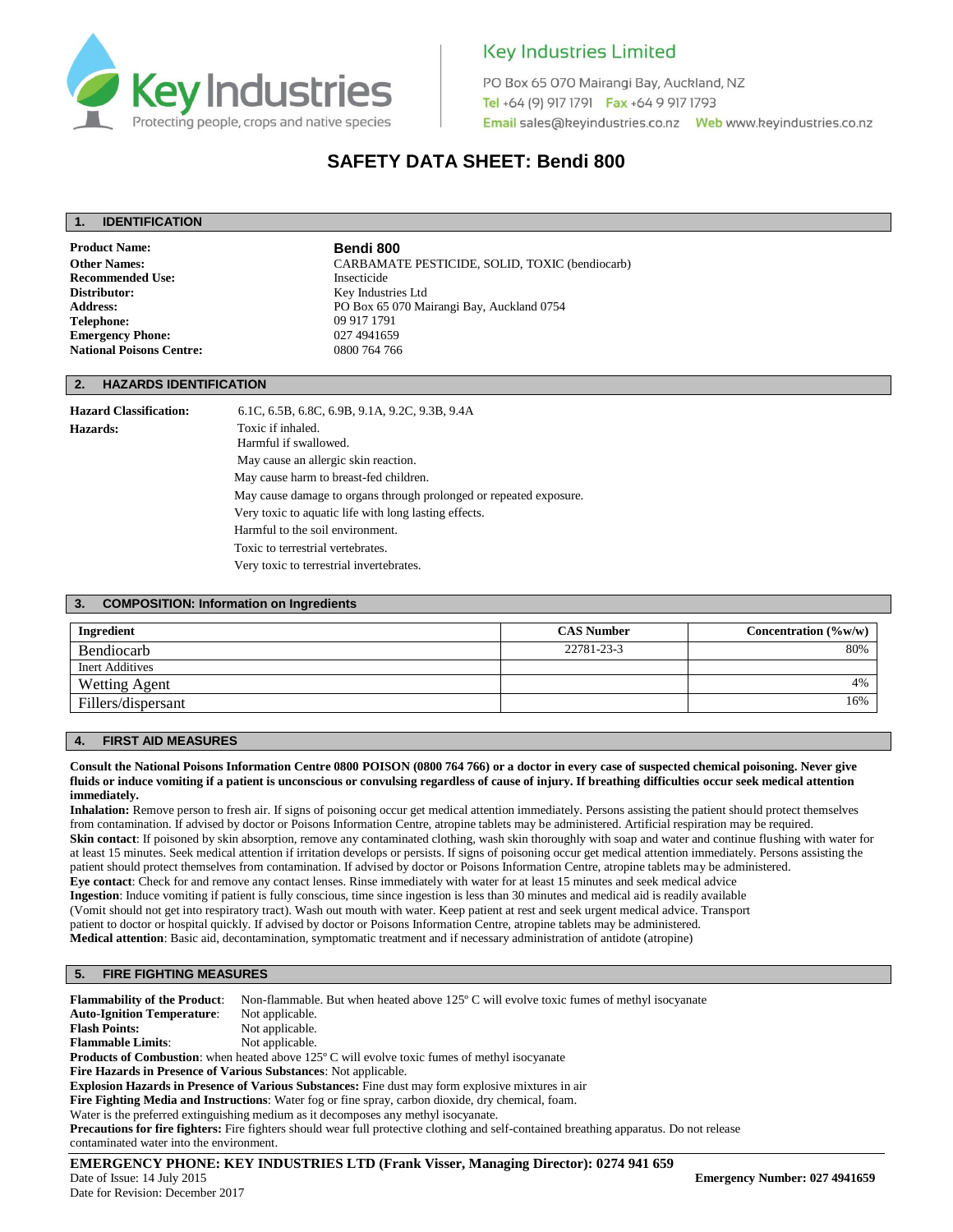

## **Key Industries Limited**

PO Box 65 070 Mairangi Bay, Auckland, NZ Tel +64 (9) 917 1791 Fax +64 9 917 1793 

## **SAFETY DATA SHEET: Bendi 800**

## **6. ACCIDENTAL RELEASE MEASURES**

#### **Personal precautions, protective equipment and emergency procedures**

Use personal protective equipment and remove sources of ignition. Avoid dust formation. Avoid breathing vapours, mist or gas. Ensure adequate ventilation. Avoid breathing dust.

Spill: Prevent spill from entering drains, sewers or any body of water. Scoop or shovel into sealable containers for disposal, avoiding formation of a dust cloud. If the diluted spray mix is spilt, absorb with an inert absorbent, and scoop up as above. Wash contaminated surface with water. For disposal see section 13.

#### **7. HANDLING AND STORAGE**

**Handling: Keep out of reach of children.** Avoid contact with skin and eyes, and do not inhale dust or spray mist.

Use only in a well –ventilated area.

Store product in the closed, original container in a safe, cool, well-ventilated area. Do not store for prolonged periods in direct sunlight.

**Storage:** Store product in the closed, original container in a safe, cool, well-ventilated area.

## **8. EXPOSURE CONTROLS: Personal Protection**

**Engineering Controls:** Use process enclosures, local exhaust ventilation, or other engineering controls to keep airborne levels below recommended exposure limits. If user operations generate dust, fume or mist, use ventilation to keep exposure to airborne contaminants below the exposure limit.

**Personal Protective Equipment**:

**Eyes**: Face shield or goggles

**Clothing**: Cotton overalls buttoned to the neck and wrist and a washable hat

**Gloves**: Elbow-length PVC gloves

**Respiratory:** Respiratory: Wear a disposable face mask in enclosed areas.

**Other:** After use and before eating, drinking or smoking, wash hands, arms and face thoroughly with soap and water. After each day's use, wash gloves, face shield or goggles and contaminated clothing.

#### **9. PHYSICAL AND CHEMICAL PROPERTIES**

| Appearance:                                                             | Off white powder.                                            |
|-------------------------------------------------------------------------|--------------------------------------------------------------|
| Odour:                                                                  | Practically Odourless.                                       |
| <b>Taste: Bitter.</b>                                                   | Saline. (Strong.)                                            |
| <b>Molecular Weight:</b>                                                | $223.22$ g/mole                                              |
| Solubility:                                                             | Forms a suspension in water                                  |
| pH in 1% water                                                          | 7 approx                                                     |
| <b>Flammability (explosive) limits:</b> Lower explosion limit 30 $g/m3$ |                                                              |
| <b>Flammability Octanol/water:</b> Is combustible.                      |                                                              |
| <b>Partition coefficient:</b>                                           | Log Power 1.7 at 25 degrees C (active ingredient bendiocarb) |
| <b>Formulation:</b>                                                     | Wettable Powder.                                             |

#### **10. STABILITY AND REACTIVITY**

**Stability:** Stable under normal conditions of use. Fine dust may form explosive mixtures in air. **Instability Temperature**: The product is not flammable, but when heated above 125º C will evolve toxic fumes of methyl isocyanate. **Conditions of Instability:** Avoid heat, oxidizing agents and sources of ignition.

#### **11. TOXICOLOGICAL INFORMATION**

| Routes of Entry:      | Inhalation. Ingestion.                                                                                                                                                                                                                            |
|-----------------------|---------------------------------------------------------------------------------------------------------------------------------------------------------------------------------------------------------------------------------------------------|
| Inhalation:           | Toxic by inhalation.                                                                                                                                                                                                                              |
| Skin contact:         | Harmful in contact with skin. Poisonous if absorbed by skin contact. Will irritate the skin.                                                                                                                                                      |
| Eye contact:          | Contact with the eyes will cause tears and blurred vision. Mildly irritating.                                                                                                                                                                     |
| Ingestion:            | Toxic if swallowed.                                                                                                                                                                                                                               |
| Acute: Oral toxicity: | LD50 rat: $>179$ mg/kg                                                                                                                                                                                                                            |
| Dermal toxicity:      | LD50 rabbit: $> 1000$ mg/kg                                                                                                                                                                                                                       |
| Inhalation toxicity:  | LC50 $(4 h)$ rat: $0.3 mg/L$                                                                                                                                                                                                                      |
| Skin irritation:      | May irritate the skin.                                                                                                                                                                                                                            |
| Eye irritation:       | May irritate the eyes.                                                                                                                                                                                                                            |
| Chronic:              | Repeated minor exposure may have a cumulative poisoning effect. The main health effect from repeated exposure would be<br>toxic symptoms of cholinesterase inhibition described above. Bendiocarb is not mutagenic, carcinogenic nor teratogenic. |